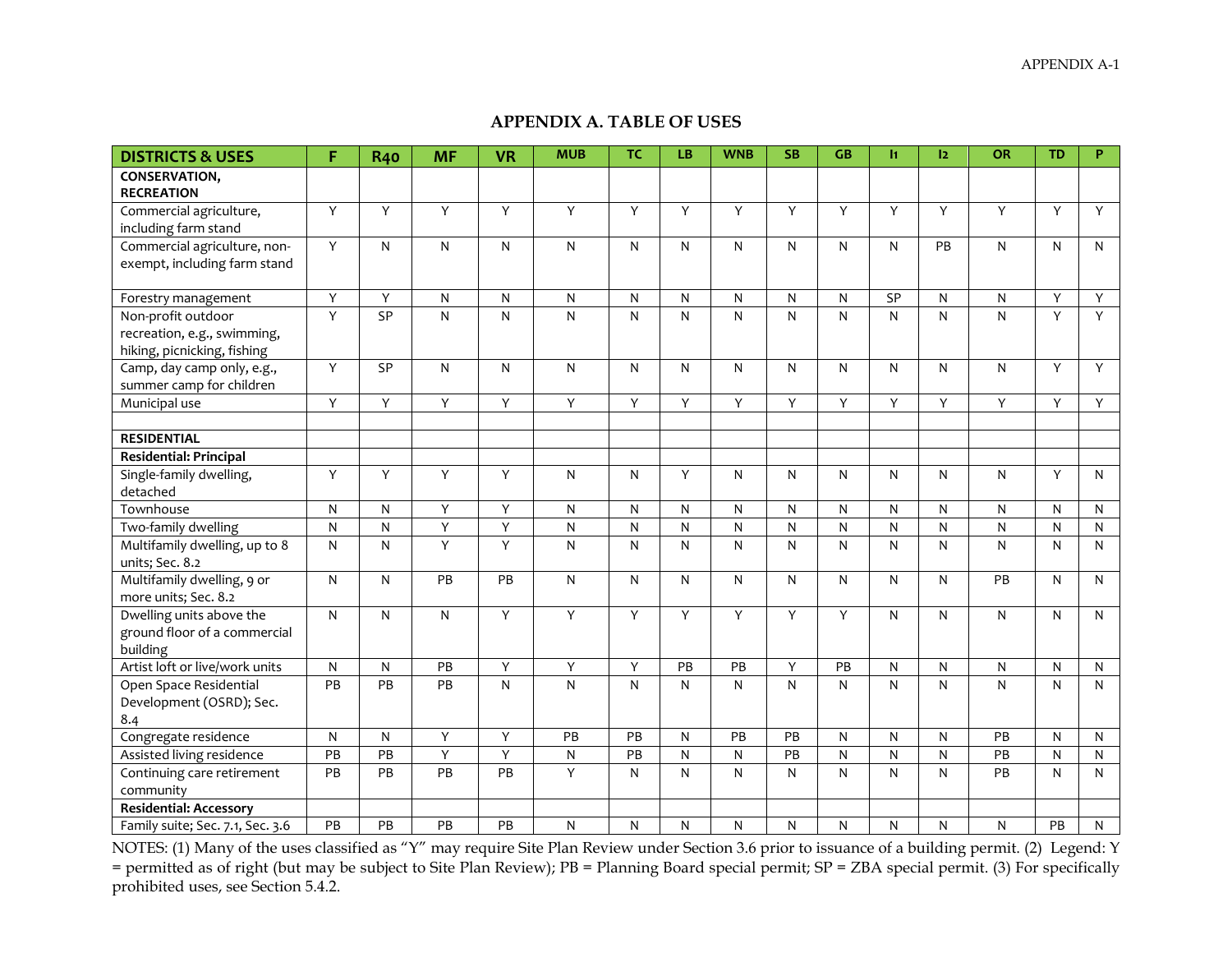| <b>DISTRICTS &amp; USES</b>                    | F              | <b>R40</b>     | <b>MF</b>      | <b>VR</b>      | <b>MUB</b> | <b>TC</b>    | <b>LB</b>    | <b>WNB</b>   | <b>SB</b>    | <b>GB</b>               | $\mathbf{h}$            | 12        | <b>OR</b>      | <b>TD</b> | P            |
|------------------------------------------------|----------------|----------------|----------------|----------------|------------|--------------|--------------|--------------|--------------|-------------------------|-------------------------|-----------|----------------|-----------|--------------|
| Home occupation; Sec. 7.2                      | Y/SP           | Y/SP           | Y/SP           | Y/SP           | Y/SP       | Y/SP         | N            | N            | Y/SP         | N                       | N                       | N         | N              | Y/SP      | N            |
| Family child care home                         | $\mathsf Y$    | Y              | Y              | Y              | SP         | $\mathsf{N}$ | N            | ${\sf N}$    | $\mathsf{N}$ | $\overline{\mathsf{N}}$ | $\overline{\mathsf{N}}$ | ${\sf N}$ | $\overline{N}$ | Y         | N            |
| Family child care home, large                  | SP             | SP             | SP             | SP             | SP         | ${\sf N}$    | ${\sf N}$    | ${\sf N}$    | ${\sf N}$    | ${\sf N}$               | ${\sf N}$               | ${\sf N}$ | ${\sf N}$      | ${\sf N}$ | N            |
| Room and board for not more                    | $\overline{Y}$ | Y              | $\overline{Y}$ | $\overline{Y}$ | SP         | $\mathsf{N}$ | $\mathsf{N}$ | N            | SP           | N                       | $\mathsf{N}$            | N         | $\mathsf{N}$   | N         | N            |
| than two borders                               |                |                |                |                |            |              |              |              |              |                         |                         |           |                |           |              |
| Parking of one light                           | $\mathsf Y$    | $\mathsf Y$    | Y              | Y              | Y          | Y            | Υ            | Y            | Υ            | Y                       | SP                      | SP        | SP             | SP        | $\mathsf{N}$ |
| commercial vehicle                             |                |                |                |                |            |              |              |              |              |                         |                         |           |                |           |              |
| Parking of two light                           | SP             | SP             | SP             | SP             | SP         | SP           | SP           | SP           | SP           | SP                      | SP                      | SP        | SP             | SP        | $\mathsf{N}$ |
| commercial vehicles (three is                  |                |                |                |                |            |              |              |              |              |                         |                         |           |                |           |              |
| prohibited)                                    |                |                |                |                |            |              |              |              |              |                         |                         |           |                |           |              |
| Private game court                             | PB             | Y              | PB             | PB             | ${\sf N}$  | N            | $\mathsf{N}$ | $\mathsf{N}$ | N            | N                       | Y                       | Y         | Y              | N         | Y            |
|                                                |                |                |                |                |            |              |              |              |              |                         |                         |           |                |           |              |
| PUBLIC, INSTITUTIONAL,                         |                |                |                |                |            |              |              |              |              |                         |                         |           |                |           |              |
| <b>PHILANTHROPIC</b>                           |                | $\overline{Y}$ | Y              | Y              | Y          | Y            | Y            |              |              | Y                       | Y                       | Y         | Y              | Y         |              |
| Religious or exempt                            | Y              |                |                |                |            |              |              | Υ            | Y            |                         |                         |           |                |           | Y            |
| educational use<br>Cemetery, which may include | $\mathsf{N}$   | SP             |                | N              |            | N            |              |              |              | N                       | SP                      | SP        | N              | N         | $\mathsf{N}$ |
| a crematorium                                  |                |                | ${\sf N}$      |                | ${\sf N}$  |              | ${\sf N}$    | ${\sf N}$    | ${\sf N}$    |                         |                         |           |                |           |              |
| Hospital                                       | PB             | PB             | $\mathsf{N}$   | N              | ${\sf N}$  | N            | $\mathsf{N}$ | N            | N            | PB                      | PB                      | PB        | N              | N         | N            |
| Nursing home, rest home,                       | PB             | PB             | PB             | N              | N          | PB           | N            | N            | PB           | PB                      | N                       | N         | N              | N         | $\mathsf{N}$ |
| similar long-term residential-                 |                |                |                |                |            |              |              |              |              |                         |                         |           |                |           |              |
| congregate care, which may                     |                |                |                |                |            |              |              |              |              |                         |                         |           |                |           |              |
| include accessory adult day                    |                |                |                |                |            |              |              |              |              |                         |                         |           |                |           |              |
| care                                           |                |                |                |                |            |              |              |              |              |                         |                         |           |                |           |              |
| Adult day care and/or respite                  | PB             | PB             | PB             | PB             | ${\sf N}$  | PB           | $\mathsf{N}$ | N            | PB           | PB                      | ${\sf N}$               | N         | N              | N         | $\mathsf{N}$ |
| care services                                  |                |                |                |                |            |              |              |              |              |                         |                         |           |                |           |              |
| Function hall, community                       | PB             | $\mathsf{N}$   | N              | <b>PB</b>      | PB         | PB           | N            | N            | PB           | PB                      | $\mathsf{N}$            | N         | N              | N         | N            |
| center, similar non-                           |                |                |                |                |            |              |              |              |              |                         |                         |           |                |           |              |
| commercial place of assembly                   |                |                |                |                |            |              |              |              |              |                         |                         |           |                |           |              |
|                                                |                |                |                |                |            |              |              |              |              |                         |                         |           |                |           |              |
| <b>COMMERCIAL</b>                              |                |                |                |                |            |              |              |              |              |                         |                         |           |                |           |              |
| Retail                                         |                |                |                |                |            |              |              |              |              |                         |                         |           |                |           |              |
| Retail store                                   |                |                |                |                |            |              |              |              |              |                         |                         |           |                |           |              |
| Up to 1,500 sq. ft.                            | N              | N              | N              | Y              | Y          | Y            | N            | PB           | Y            | Y                       | PB                      | PB        | $\mathsf{N}$   | N         | N            |
| Up to 7,500 sq. ft.<br>$\bullet$               | $\mathsf{N}$   | N              | N              | PB             | Y          | Y            | N            | PB           | Υ            | Y                       | PB                      | PB        | $\mathsf{N}$   | N         | N            |
| Up to 15,000 sq. ft.<br>$\bullet$              | N              | ${\sf N}$      | ${\sf N}$      | N              | ${\sf N}$  | PB           | $\mathsf{N}$ | ${\sf N}$    | Υ            | $\overline{Y}$          | $\mathsf{N}$            | ${\sf N}$ | ${\sf N}$      | N         | N            |
| Over 15,000 sq. ft.<br>$\bullet$               | ${\sf N}$      | ${\sf N}$      | ${\sf N}$      | N              | ${\sf N}$  | N            | ${\sf N}$    | N            | PB           | PB                      | $\mathsf{N}$            | ${\sf N}$ | ${\sf N}$      | N         | N            |
| Shopping center                                | ${\sf N}$      | ${\sf N}$      | ${\sf N}$      | N              | N          | ${\sf N}$    | N            | PB           | PB           | PB                      | ${\sf N}$               | N         | ${\sf N}$      | N         | N            |
| Retail sale of alcoholic                       | N              | N              | N              | N              | PB         | PB           | N            | PB           | PB           | Y                       | Y                       | PB        | PB             | N         | N            |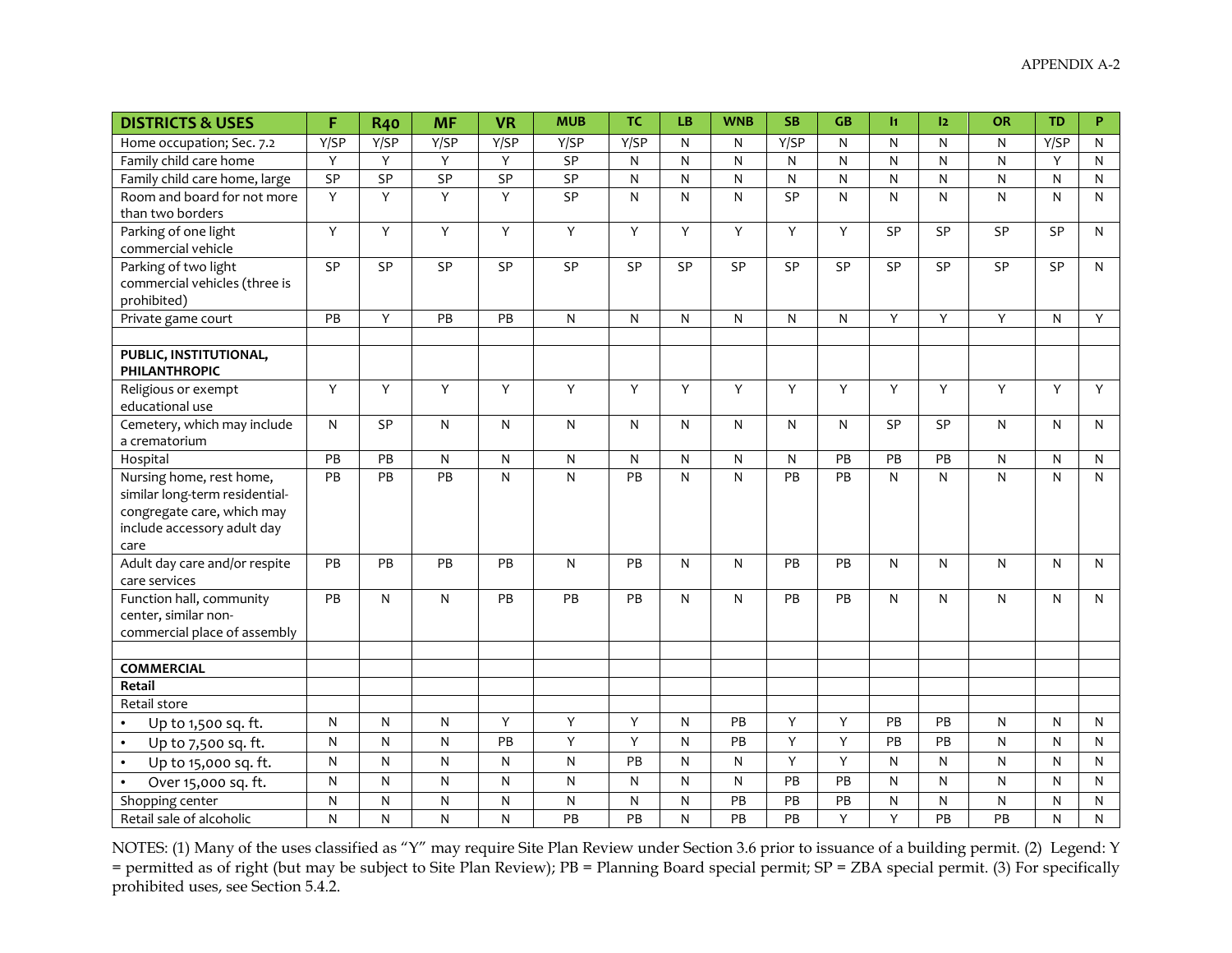| <b>DISTRICTS &amp; USES</b>      | F              | <b>R40</b>   | <b>MF</b>      | <b>VR</b>               | <b>MUB</b>   | <b>TC</b>    | LB              | <b>WNB</b>   | <b>SB</b>      | <b>GB</b>    | $\mathbf{h}$    | 12              | OR              | <b>TD</b>               | P            |
|----------------------------------|----------------|--------------|----------------|-------------------------|--------------|--------------|-----------------|--------------|----------------|--------------|-----------------|-----------------|-----------------|-------------------------|--------------|
| beverages                        |                |              |                |                         |              |              |                 |              |                |              |                 |                 |                 |                         |              |
| Greenhouse                       | ${\sf N}$      | ${\sf N}$    | ${\sf N}$      | PB                      | PB           | ${\sf N}$    | ${\sf N}$       | ${\sf N}$    | PB             | PB           | PB              | ${\sf N}$       | ${\sf N}$       | ${\sf N}$               | N            |
| New automotive sales,            | ${\sf N}$      | ${\sf N}$    | $\overline{N}$ | ${\sf N}$               | PB           | $\mathsf{N}$ | $\mathsf{N}$    | PB           | PB             | PB           | PB              | PB              | N               | $\overline{N}$          | $\mathsf{N}$ |
| leasing and rental               |                |              |                |                         |              |              |                 |              |                |              |                 |                 |                 |                         |              |
| Used automotive sales            | ${\sf N}$      | ${\sf N}$    | ${\sf N}$      | ${\sf N}$               | ${\sf N}$    | ${\sf N}$    | N               | ${\sf N}$    | ${\sf N}$      | N            | N               | PB              | N               | ${\sf N}$               | N            |
| Gasoline service station,        | $\mathsf{N}$   | ${\sf N}$    | ${\sf N}$      | $\overline{\mathsf{N}}$ | $\mathsf{N}$ | $\mathsf{N}$ | $\mathsf{N}$    | ${\sf N}$    | N              | $\mathsf{N}$ | N               | N               | N               | $\overline{\mathbf{N}}$ | N            |
| which may include a              |                |              |                |                         |              |              |                 |              |                |              |                 |                 |                 |                         |              |
| convenience store not            |                |              |                |                         |              |              |                 |              |                |              |                 |                 |                 |                         |              |
| exceeding 2,500 sq. ft. or       |                |              |                |                         |              |              |                 |              |                |              |                 |                 |                 |                         |              |
| accessory light auto service     |                |              |                |                         |              |              |                 |              |                |              |                 |                 |                 |                         |              |
| Car wash                         | N              | N            | $\mathsf{N}$   | N                       | N            | N            | ${\sf N}$       | $\mathsf{N}$ | PB             | PB           | N               | N               | N               | $\mathsf{N}$            | N            |
| Auto body shop, auto repair      | $\mathsf{N}$   | N            | $\mathsf{N}$   | $\mathsf{N}$            | N            | $\mathsf{N}$ | N               | N            | N              | N            | N               | PB              | N               | $\mathsf{N}$            | N            |
| facility                         |                |              |                |                         |              |              |                 |              |                |              |                 |                 |                 |                         |              |
| Commercial parking lot or        | $\mathsf{N}$   | ${\sf N}$    | ${\sf N}$      | N                       | ${\sf N}$    | PB           | N               | N            | N              | N            | Y               | PB              | Y               | $\mathsf{N}$            | N            |
| parking garage                   |                |              |                |                         |              |              |                 |              |                |              |                 |                 |                 |                         |              |
| Taxi or limousine service        | $\mathsf{N}$   | N            | ${\sf N}$      | $\mathsf{N}$            | SP           | ${\sf N}$    | SP              | $\mathsf{N}$ | SP             | SP           | SP              | SP              | N               | ${\sf N}$               | $\mathsf{N}$ |
|                                  |                |              |                |                         |              |              |                 |              |                |              |                 |                 |                 |                         |              |
| Office, Professional Use         |                |              |                |                         |              |              |                 |              |                |              |                 |                 |                 |                         |              |
| Personal service                 | N              | ${\sf N}$    | ${\sf N}$      | Υ                       | Υ            | Y            | Y               | Υ            | Y              | Υ            | Y               | Υ               | Y               | PB                      | N            |
| establishment, Business or       |                |              |                |                         |              |              |                 |              |                |              |                 |                 |                 |                         |              |
| professional office              |                |              |                |                         |              |              |                 |              |                |              |                 |                 |                 |                         |              |
|                                  |                |              |                |                         |              |              |                 |              |                |              |                 |                 |                 |                         |              |
| <b>Hospitality, Food Service</b> |                |              |                |                         |              |              |                 |              |                |              |                 |                 |                 |                         |              |
| Restaurant, which may            | N              | $\mathsf{N}$ | N              | N                       | Y            | Y            | N               | <b>PB</b>    | Y              | Y            | PB              | PB              | PB              | $\mathsf{N}$            | N            |
| include outdoor seating on an    |                |              |                |                         |              |              |                 |              |                |              |                 |                 |                 |                         |              |
| adjacent patio; no drive-        |                |              |                |                         |              |              |                 |              |                |              |                 |                 |                 |                         |              |
| through service                  |                |              |                |                         |              |              |                 |              |                |              |                 |                 |                 |                         |              |
| Restaurant with drive-           | ${\sf N}$      | N            | $\mathsf{N}$   | $\mathsf{N}$            | PB           | ${\sf N}$    | ${\sf N}$       | $\mathsf{N}$ | N              | PB           | PB              | PB              | PB              | $\mathsf{N}$            | N            |
| through service                  |                |              |                |                         |              |              |                 |              |                |              |                 |                 |                 |                         |              |
| Food establishment, not          | $\mathsf{N}$   | N            | $\mathsf{N}$   | Y                       | Y            | Y            | Y               | Υ            | Y              | Y            | Y               | Y               | Y               | N                       | N            |
| exceeding 1,200 sq. ft.          |                |              |                |                         |              |              |                 |              |                |              |                 |                 |                 |                         |              |
| Bed & breakfast                  | $\mathsf{N}$   | PB           | PB             | Υ                       | Υ            | Υ            | Υ               | PB           | Υ              | Υ            | N               | $\mathsf{N}$    | N               | $\mathsf{N}$            | N            |
| Inn                              | N              | ${\sf N}$    | ${\sf N}$      | Υ                       | Υ            | Y            | PB              | N            | PB             | Υ            | ${\sf N}$       | $\mathsf{N}$    | ${\sf N}$       | N                       | N            |
| Hotel or motel, with or          | ${\sf N}$      | ${\sf N}$    | ${\sf N}$      | PB                      | PB           | PB           | N               | ${\sf N}$    | N              | PB           | PB              | PB              | PB              | ${\sf N}$               | N            |
| without conference facilities    |                |              |                |                         |              |              |                 |              |                |              |                 |                 |                 |                         |              |
| <b>Public Services</b>           |                |              |                |                         |              |              |                 |              |                |              |                 |                 |                 |                         |              |
| Child care center                | $\overline{Y}$ | Y            | Υ              | Υ                       | Y            | Υ            | $\overline{Y}$  | Y            | $\overline{Y}$ | Υ            | Y               | Y               | Y               | Y                       | Y            |
| Postal service                   | $\mathsf{N}$   | N            | ${\sf N}$      | ${\sf N}$               | PB           | Υ            | $\overline{PB}$ | ${\sf N}$    | Υ              | Υ            | $\overline{PB}$ | $\overline{PB}$ | $\overline{PB}$ | $\overline{N}$          | N            |
| Fraternal or membership          | N              | N            | N              | N                       | Y            | Y            | N               | PB           | Y              | PB           | PB              | PB              | N               | $\mathsf{N}$            | N            |
| organization; professional or    |                |              |                |                         |              |              |                 |              |                |              |                 |                 |                 |                         |              |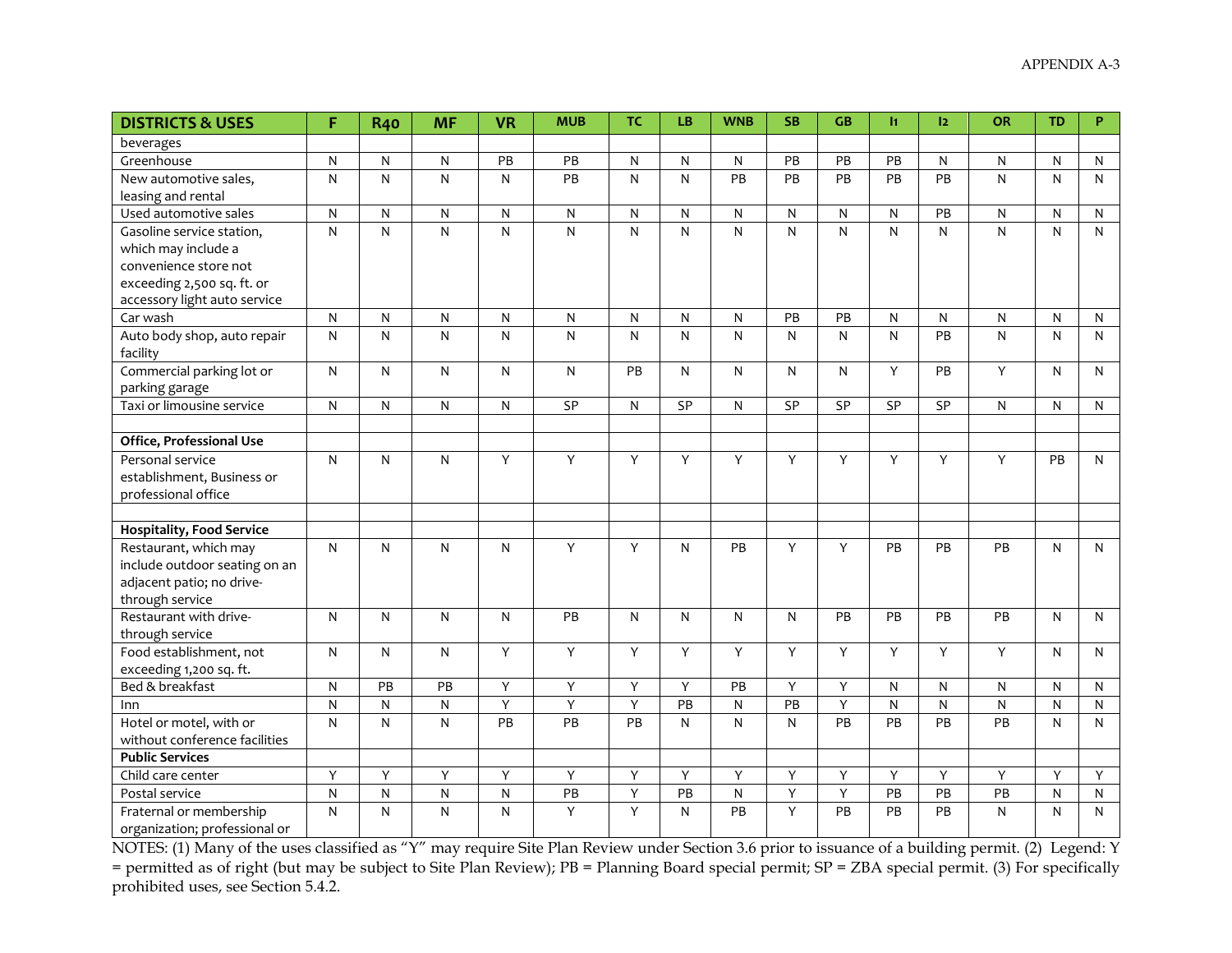| <b>DISTRICTS &amp; USES</b>        | F              | <b>R40</b>     | <b>MF</b>      | <b>VR</b>       | <b>MUB</b>      | <b>TC</b>       | LB                      | <b>WNB</b> | <b>SB</b>       | <b>GB</b> | h.             | 12        | <b>OR</b>       | <b>TD</b>    | P            |
|------------------------------------|----------------|----------------|----------------|-----------------|-----------------|-----------------|-------------------------|------------|-----------------|-----------|----------------|-----------|-----------------|--------------|--------------|
| trade organization                 |                |                |                |                 |                 |                 |                         |            |                 |           |                |           |                 |              |              |
| Funeral home                       | ${\sf N}$      | N              | ${\sf N}$      | N               | PB              | PB              | ${\sf N}$               | N          | PB              | PB        | PB             | PB        | N               | ${\sf N}$    | N            |
| Non-exempt educational use         | $\mathsf{N}$   | N              | $\mathsf{N}$   | N               | PB              | N               | PB                      | PB         | Y               | Υ         | PB             | PB        | PB              | $\mathsf{N}$ | $\mathsf{N}$ |
| Sheltered bus stop                 | SP             | SP             | SP             | SP              | $\overline{Y}$  | Y               | SP                      | SP         | Υ               | Y         | Y              | Y         | Y               | N            | N            |
| <b>Essential services</b>          | $\overline{Y}$ | Y              | Y              | Y               | $\overline{Y}$  | Y               | Y                       | Y          | Y               | Υ         | Y              | Y         | Υ               | Y            | Y            |
| <b>Culture, Entertainment Uses</b> |                |                |                |                 |                 |                 |                         |            |                 |           |                |           |                 |              |              |
| Museum or art gallery              | PB             | ${\sf N}$      | ${\sf N}$      | Y               | Y               | Y               | Y                       | Y          | Y               | Y         | Y              | PB        | Y               | $\mathsf{N}$ | N            |
| Cinema                             | ${\sf N}$      | ${\sf N}$      | ${\sf N}$      | $\overline{PB}$ | $\overline{PB}$ | $\overline{PB}$ | $\overline{\mathsf{N}}$ | ${\sf N}$  | $\overline{PB}$ | Υ         | $\overline{Y}$ | ${\sf N}$ | $\overline{PB}$ | ${\sf N}$    | N            |
| Theatre for live performing        | $\mathsf{N}$   | ${\sf N}$      | N              | PB              | PB              | PB              | N                       | N          | PB              | PB        | PB             | PB        | PB              | $\mathsf{N}$ | N            |
| arts (dance, music, dramatic       |                |                |                |                 |                 |                 |                         |            |                 |           |                |           |                 |              |              |
| productions, etc.)                 |                |                |                |                 |                 |                 |                         |            |                 |           |                |           |                 |              |              |
| <b>Commercial Recreation</b>       |                |                |                |                 |                 |                 |                         |            |                 |           |                |           |                 |              |              |
| Large commercial indoor            | $\mathsf{N}$   | N              | N              | PB              | PB              | N               | N                       | N          | PB              | PB        | PB             | PB        | N               | $\mathsf{N}$ | N            |
| recreation (inc. bowling, ice      |                |                |                |                 |                 |                 |                         |            |                 |           |                |           |                 |              |              |
| skating, roller skating rink)      |                |                |                |                 |                 |                 |                         |            |                 |           |                |           |                 |              |              |
| Gym or athletic club, fitness      | $\mathsf{N}$   | $\mathsf{N}$   | N              | Y               | Y               | Y               | Y                       | Υ          | Y               | Y         | Y              | Y         | Y               | $\mathsf{N}$ | N            |
| facility                           |                |                |                |                 |                 |                 |                         |            |                 |           |                |           |                 |              |              |
| Golf course                        | $\mathsf{N}$   | PB             | N              | N               | N               | N               | N                       | N          | N               | N         | N              | ${\sf N}$ | ${\sf N}$       | $\mathsf{N}$ | PB           |
| Miniature golf                     | ${\sf N}$      | ${\sf N}$      | ${\sf N}$      | ${\sf N}$       | ${\sf N}$       | ${\sf N}$       | ${\sf N}$               | ${\sf N}$  | ${\sf N}$       | PB        | ${\sf N}$      | ${\sf N}$ | ${\sf N}$       | ${\sf N}$    | N            |
| Camping facility with              | $\mathsf{N}$   | N              | N              | ${\sf N}$       | N               | N               | N                       | N          | N               | N         | N              | N         | N               | $\mathsf{N}$ | PB           |
| accommodations for tents,          |                |                |                |                 |                 |                 |                         |            |                 |           |                |           |                 |              |              |
| camp trailers/recreational         |                |                |                |                 |                 |                 |                         |            |                 |           |                |           |                 |              |              |
| vehicles, travel trailers          |                |                |                |                 |                 |                 |                         |            |                 |           |                |           |                 |              |              |
| Other                              |                |                |                |                 |                 |                 |                         |            |                 |           |                |           |                 |              |              |
| Adult use                          | ${\sf N}$      | ${\sf N}$      | $\overline{N}$ | ${\sf N}$       | N               | ${\sf N}$       | ${\sf N}$               | ${\sf N}$  | N               | N         | PB             | PB        | ${\sf N}$       | ${\sf N}$    | ${\sf N}$    |
| Veterinarian, animal hospital      | PB             | ${\sf N}$      | ${\sf N}$      | PB              | Y               | Y               | PB                      | PB         | PB              | Y         | PB             | PB        | PB              | N            | N            |
| Pet services                       | $\mathsf{N}$   | $\overline{N}$ | $\mathsf{N}$   | N               | Y               | Y               | PB                      | PB         | PB              | Υ         | N              | N         | N               | ${\sf N}$    | $\mathsf{N}$ |
| Kennel, commercial                 | ${\sf N}$      | ${\sf N}$      | ${\sf N}$      | N               | PB              | PB              | PB                      | ${\sf N}$  | PB              | PB        | PB             | ${\sf N}$ | N               | ${\sf N}$    | ${\sf N}$    |
| Self-storage facility              | $\mathsf{N}$   | ${\sf N}$      | ${\sf N}$      | N               | N               | ${\sf N}$       | N                       | PB         | N               | N         | PB             | PB        | N               | ${\sf N}$    | N            |
|                                    |                |                |                |                 |                 |                 |                         |            |                 |           |                |           |                 |              |              |
| <b>INDUSTRIAL</b>                  |                |                |                |                 |                 |                 |                         |            |                 |           |                |           |                 |              |              |
| Research & development,            | $\mathsf{N}$   | $\mathsf{N}$   | N              | N               | N               | N               | N                       | Y          | N               | N         | Y              | Y         | Y               | N            | $\mathsf{N}$ |
| laboratory, which may include      |                |                |                |                 |                 |                 |                         |            |                 |           |                |           |                 |              |              |
| accessory manufacturing of         |                |                |                |                 |                 |                 |                         |            |                 |           |                |           |                 |              |              |
| products in testing and            |                |                |                |                 |                 |                 |                         |            |                 |           |                |           |                 |              |              |
| development                        |                |                |                |                 |                 |                 |                         |            |                 |           |                |           |                 |              |              |
| High-tech/biotech                  | N              | $\mathsf{N}$   | $\mathsf{N}$   | N               | N               | N               | N                       | N          | N               | N         | PB             | PB        | Y               | $\mathsf{N}$ | N            |
| manufacturing                      |                |                |                |                 |                 |                 |                         |            |                 |           |                |           |                 |              |              |
| Manufacturing                      | N              | N              | N              | N               | N               | N               | N                       | PB         | N               | N         | PB             | PB        | PB              | N            | N            |